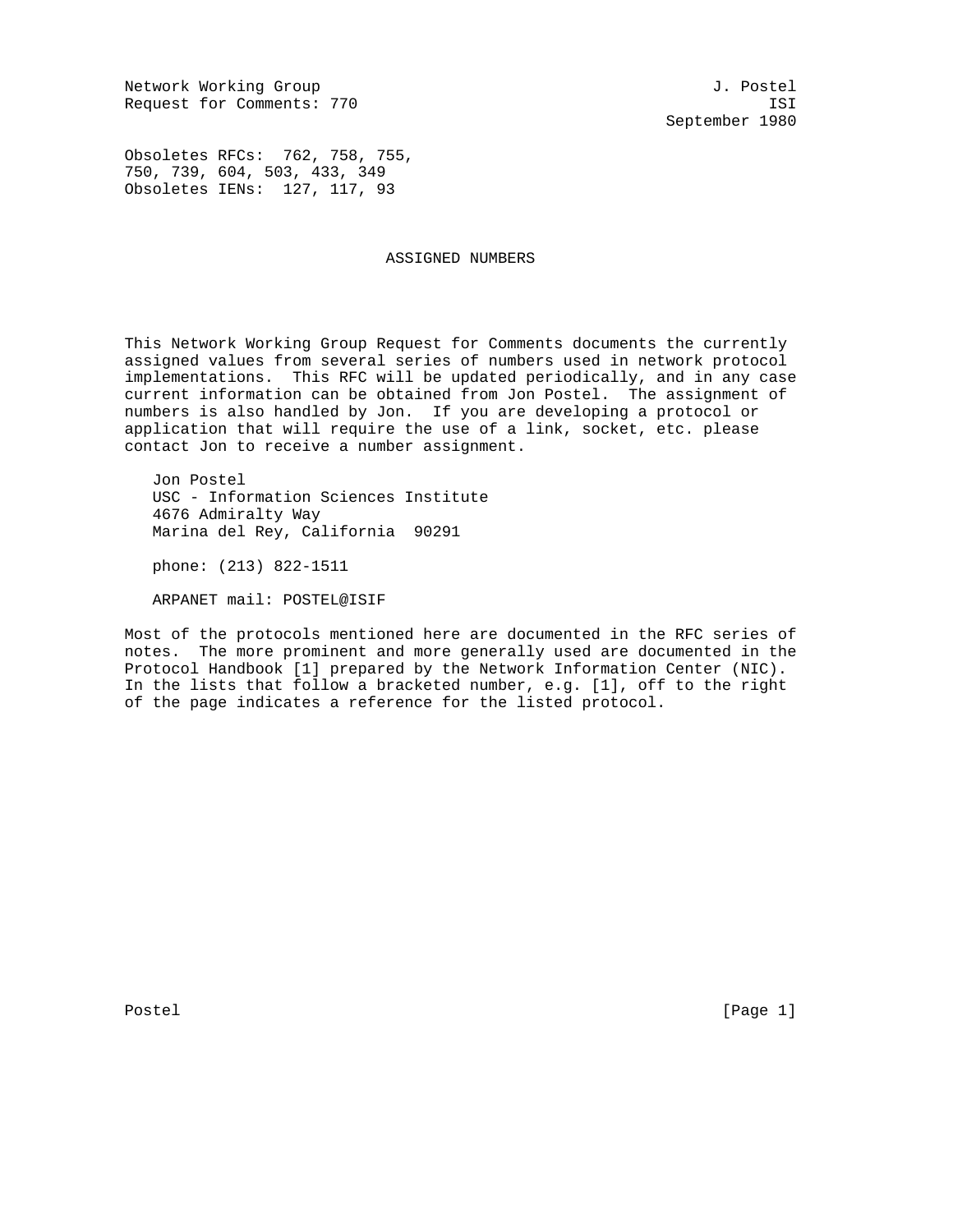Network Numbers

# ASSIGNED NETWORK NUMBERS

 This list of network numbers is used in the internet, the field is 8 bits in size.

Assigned Network Numbers

| Decimal             | Octal            | Name           | Network                                                        | References |
|---------------------|------------------|----------------|----------------------------------------------------------------|------------|
|                     |                  |                | Reserved                                                       |            |
| 0                   | 0                |                |                                                                |            |
| 1                   | $\mathbf 1$<br>2 | BBN-PR         | BBN Packet Radio Network                                       |            |
| 2<br>3              | 3                | $SF-PR-1$      | SF Bay Area Packet Radio Network (1)<br><b>BBN RCC Network</b> |            |
|                     |                  | BBN-RCC        |                                                                |            |
| 4                   | 4                | SATNET         | Atlantic Satellite Network<br>Ft. Sill Packet Radio Network    |            |
| 5<br>$\overline{6}$ | 5<br>6           | SILL-PR        |                                                                |            |
|                     |                  | $SF-PR-2$      | SF Bay Area Packet Radio Network (2)                           |            |
| 7                   | 7                | CHAOS          | MIT CHAOS Network                                              |            |
| 8                   | 10               | CLARKNET       | SATNET subnet for Clarksburg                                   |            |
| 9                   | 11               | BRAGG-PR       | Ft. Bragg Packet Radio Network                                 |            |
| 10                  | 12               | ARPANET        | ARPANET                                                        | [1, 2]     |
| 11                  | 13               | UCLNET         | University College London Network                              |            |
| 12                  | 14               | CYCLADES       | CYCLADES                                                       |            |
| 13                  | 15 <sub>1</sub>  | NPLNET         | National Physical Laboratory                                   |            |
| 14                  | 16               | TELENET        | TELENET                                                        |            |
| 15                  | 17               | EPSS           | British Post Office EPSS                                       |            |
| 16                  | 20               | <b>DATAPAC</b> | <b>DATAPAC</b>                                                 |            |
| 17                  | 21               | TRANSPAC       | TRANSPAC                                                       |            |
| 18                  | 22               | LCSNET         | MIT LCS Network                                                | [37, 38]   |
| 19                  | 23               | TYMNET         | TYMNET                                                         |            |
| 20                  | 24               | $DC-PR$        | Washington D.C. Packet Radio Network                           |            |
| 21                  | 25               | EDN            | DCEC EDN                                                       |            |
| 22                  | 26               | DIALNET        | <b>DIALNET</b>                                                 | [47, 48]   |
| 23                  | 27               | MITRE          | MITRE Cablenet                                                 | $[23]$     |
| 24                  | 30               | BBN-LOCAL      | <b>BBN</b> Local Network                                       |            |
| 25                  | 31               | RSRE-PPSN      | RSRE / PPSN                                                    |            |
| 26                  | 32               | AUTODIN-II     | AUTODIN II                                                     |            |
| 27                  | 33               | NOSC-LCCN      | NOSC / LCCN                                                    |            |
| 28                  | 34               | WIDEBAND       | Wide Band Satellite Network                                    |            |
| 29                  | 35               | DCN-COMSAT     | COMSAT Distributed Computing Network                           |            |
| 30                  | 36               | $DCN-UCL$      | UCL Distributed Computing Network                              |            |
| 31                  | 37               | BBN-SAT-TEST   | BBN SATNET Test Network                                        |            |
| 32                  | 40               | UCL-CR1        | UCL Cambridge Ring 1                                           |            |
| 33                  | 41               | $UCL-CR2$      | UCL Cambridge Ring 2                                           |            |
| 34                  | 42               | MATNET         | Mobile Access Terminal Network                                 |            |
| 35                  | 43               | <b>NULL</b>    | UCL/RSRE Null Network                                          |            |
| 36                  | 44               | $SU-NET$       | Stanford University Ethernet                                   |            |

Postel [Page 2]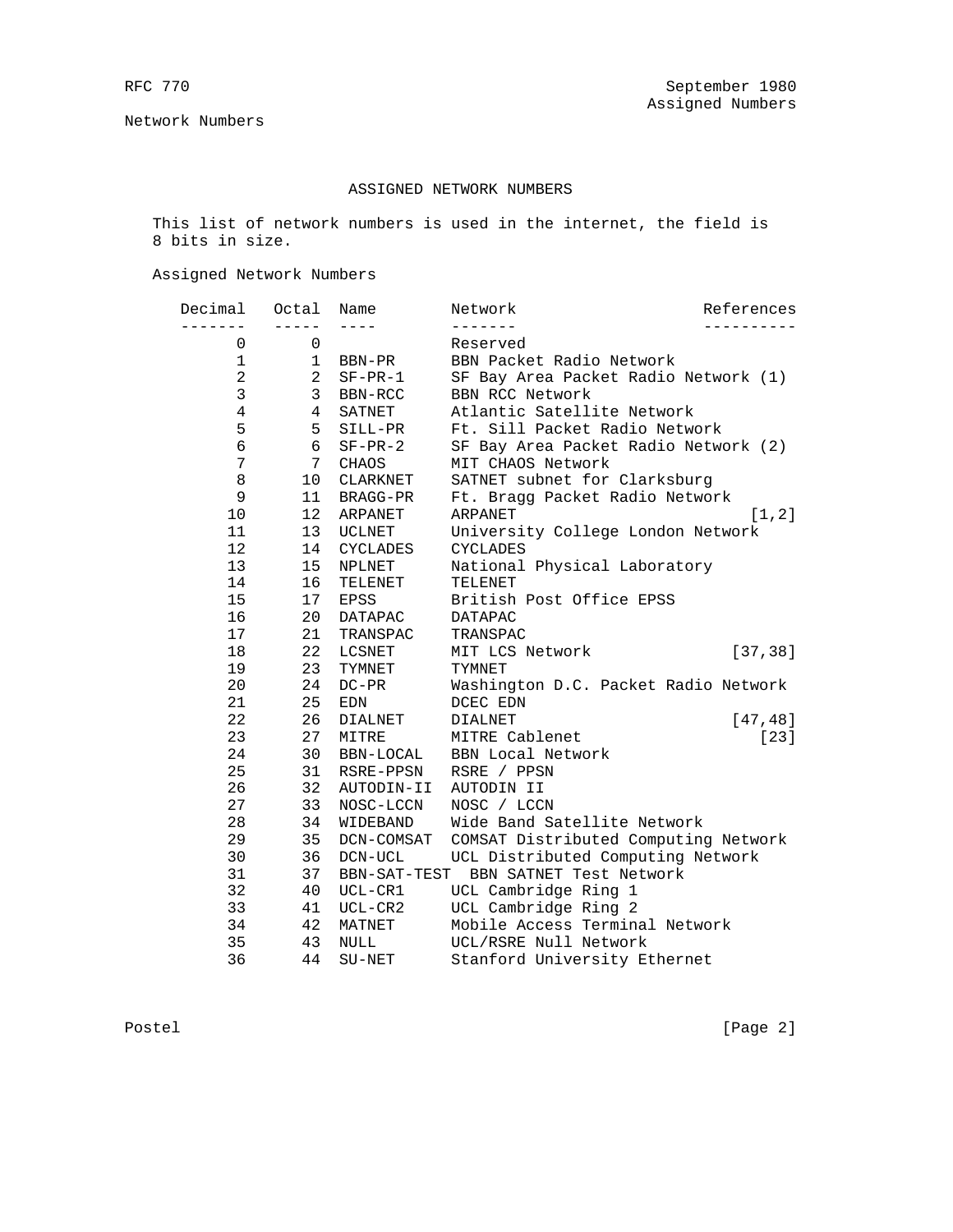Network Numbers

 37 45 DECNET Digital Equipment Network 38 46 DECNET-TEST Test Digital Equipment Network 39-254 47-376 Unassigned 255 377 Reserved

Postel [Page 3]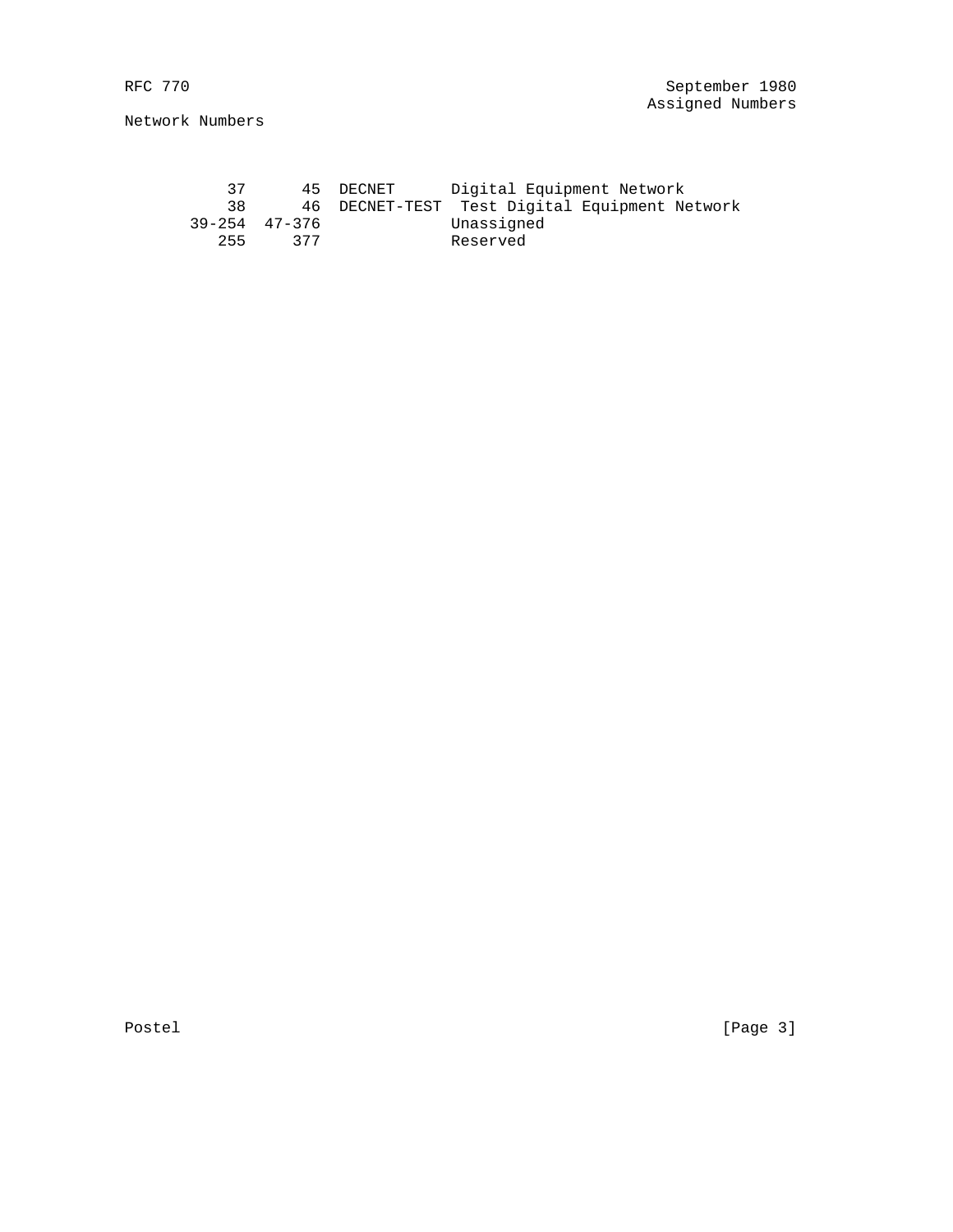Internet Protocol Versions

# ASSIGNED INTERNET PROTOCOL VERSIONS

 In the Internet Protocol (IP) there is a field to identify the version of the internetwork general protocol. This field is 4 bits in size.

Assigned Internet Protocol Versions

| Decimal  | Octal    | Version              | References |
|----------|----------|----------------------|------------|
|          |          |                      |            |
|          |          | March 1977 version   | $1351$     |
| $1 - 3$  | $1 - 3$  | Unassigned           |            |
| 4        |          | January 1980 version | [44]       |
| 5        | 5        | ST Datagram Mode     | [45]       |
| $6 - 14$ | $6 - 16$ | Unassigned           |            |
| 15       |          | Reserved             |            |

Postel [Page 4]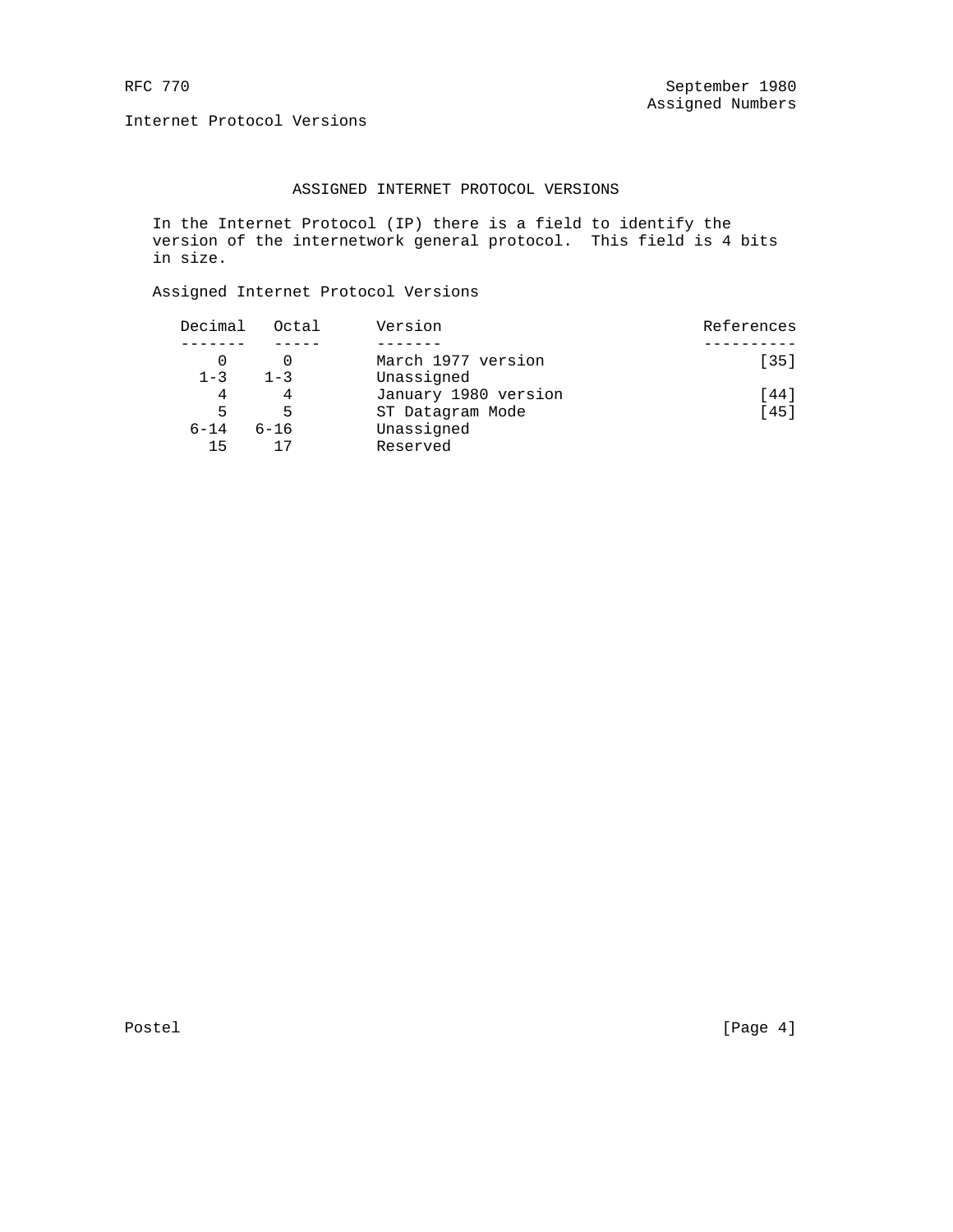Internet Protocol Numbers

# ASSIGNED INTERNET PROTOCOL NUMBERS

 In the Internet Protocol (IP) [44] there is a field to identify the the next level protocol. This field is 8 bits in size. This field is called Protocol in the IP header.

Assigned Internet Protocol Numbers

| Decimal        | Octal          | Protocol Numbers           | References |
|----------------|----------------|----------------------------|------------|
| 0              | 0              | Reserved                   |            |
| $\mathbf 1$    | $\mathbf 1$    | raw internet datagrams     | [44]       |
| $\overline{a}$ | $\overline{a}$ | $TCP-3$                    | $[36]$     |
| 3              | 3              | Gateway-to-Gateway         | [49]       |
| $\overline{4}$ | $\overline{4}$ | Gateway Monitoring Message | [41]       |
| 5              | 5              | <b>ST</b>                  | $[45]$     |
| 6              | $\overline{6}$ | $TCP-4$                    | [46]       |
| 7              | 7              | UCL                        |            |
| 8              | 10             | <b>DSP</b>                 | [37, 38]   |
| 9              | 11             | Secure                     |            |
| 10             | 12             | $TCP-2$                    | $[35]$     |
| 11             | 13             | <b>NVP</b>                 | $[39]$     |
| 12             | 14             | PUP                        | $[55]$     |
| 13             | 15             | Pluribus                   |            |
| 14             | 16             | Telenet                    |            |
| 15             | 17             | XNET                       |            |
| 16             | 20             | Chaos                      |            |
| 17             | 21             | User Datagram              | $[50]$     |
| 18             | 22             | Multiplexing               | $[51]$     |
| 19             | 23             | <b>DCN</b>                 |            |
| $20 - 62$      | $24 - 76$      | Unassigned                 |            |
| 63             | 77             | any local network          |            |
| 64             | 100            | EXPAK cumstats             |            |
| 65             | 101            | EXPAK PC messages          |            |
| 66             | 102            | Unassigned                 |            |
| 67             | 103            | Gateway Monitoring         |            |
| 68             | 104            | Unassigned                 |            |
| 69             | 105            | SIMP monitoring            |            |
| 70             | 106            | SIMP polling               |            |
| 71             | 107            | SIMP packet core/U         |            |
|                | 72-76 110-114  | Unassigned                 |            |
| 77             | 115            | backroom SIMP polling      |            |
| 78             | 116            | backroom SIMP monitoring   |            |
| 79             | 117            | SIMP message generators    |            |
|                | 80-254 120-376 | Unassigned                 |            |
| 255            | 377            | Reserved                   |            |
|                |                |                            |            |

Postel [Page 5]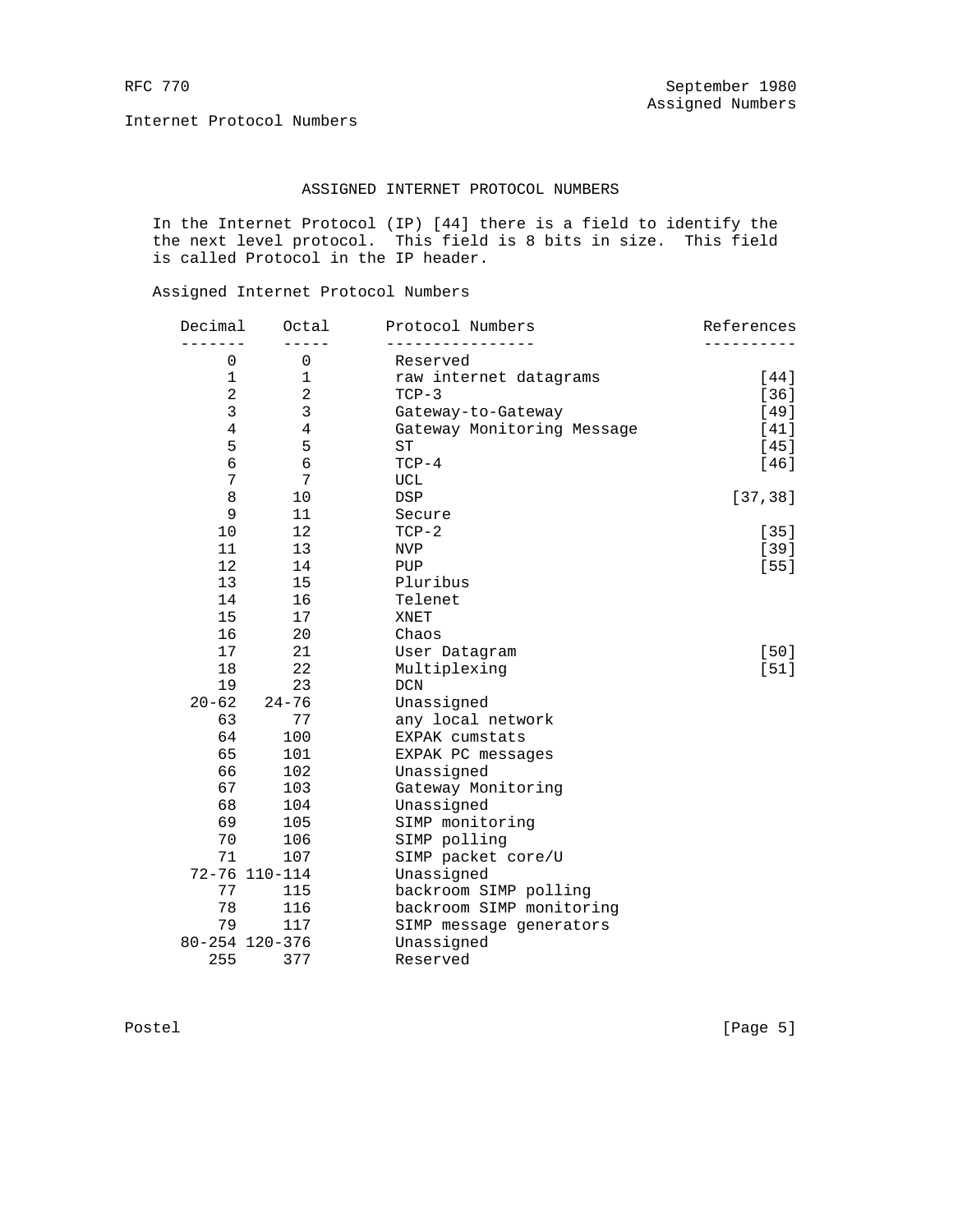Port or Socket Numbers

## ASSIGNED PORT or SOCKET NUMBERS

 Ports are used in the TCP [46] and sockets are used in the AHHP [1,3] to name the ends of logical connections which carry long term conversations. For the purpose of providing services to unknown callers a service contact socket is defined. This list specifies the port or socket used by the server process as its contact socket. In the AHHP an Initial Connection Procedure ICP [1,34] is used between the user process and the server process to make the initial contact and establish the long term connections leaving the contact socket free to handle other callers. In the TCP no ICP is necessary since a port may engage in many simultaneous connections.

 The assigned ports/sockets use a small part of the possible port/socket numbers. The ports/assigned sockets have all except the low order eight bits cleared to zero. The low order eigth bits are specified here.

Socket Assignments:

General Assignments:

| Decimal Octal |             | Description                    |
|---------------|-------------|--------------------------------|
|               |             |                                |
| $0 - 63$      | $0 - 77$    | Network Wide Standard Function |
| 64-127        | $100 - 177$ | Hosts Specific Functions       |
| $128 - 223$   | $200 - 337$ | Reserved for Future Use        |
| $224 - 255$   | $340 - 377$ | Any Experimental Function      |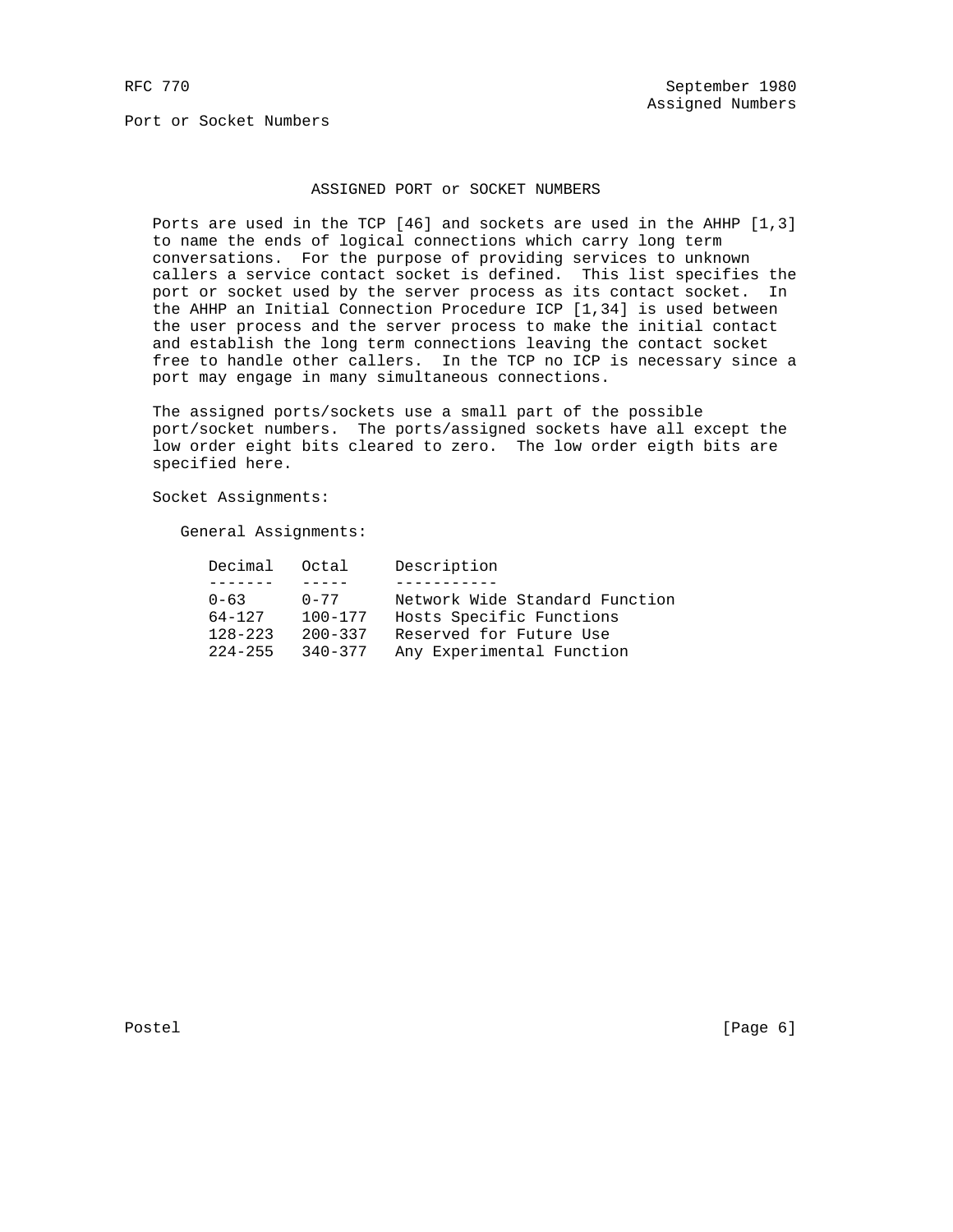Specific Assignments:

Network Standard Functions

| Decimal   | Octal      | Description                        | References  |
|-----------|------------|------------------------------------|-------------|
| 1         | -----<br>1 | Old Telnet                         | [6]         |
| 3         | 3          | Old File Transfer                  | [7, 8, 9]   |
| 5         | 5          | Remote Job Entry                   | [1, 10]     |
| 7         | 7          | Echo                               | $[11]$      |
| 9         | 11         | Discard                            | $[12]$      |
| 11        | 13         | Who is on or SYSTAT                |             |
| 13        | 15         | Date and Time                      |             |
| 15        | 17         | Who is up or NETSTAT               |             |
| 17        | 21         | Short Text Message                 |             |
| 19        | 23         | Character generator or TTYTST      | $[13]$      |
| 21        | 25         | New File Transfer                  | [1, 14, 15] |
| 23        | 27         | New Telnet                         | [1, 16, 17] |
| 25        | 31         | Distributed Programming System     | [18, 19]    |
| 27        | 33         | NSW User System w/COMPASS FE       | [20]        |
| 29        | 35         | MSG-3 ICP                          | [21]        |
| 31        | 37         | MSG-3 Authentication               | $[21]$      |
| 33        | 41         | DPS ICP                            | [18, 19]    |
| 35        | 43         | IO Station Spooler                 |             |
| 37        | 45         | Time Server                        | [1, 22]     |
| 39        | 47         | NSW User System w/SRI FE           | $[20]$      |
| 41        | 51         | Graphics                           | [1, 26]     |
| 42        | 52         | Name Server                        | $[52]$      |
| 43        | 53         | WhoIs                              |             |
| 45        | 55         | Internet Message Processing Module | $[53]$      |
| 47        | 57         | NI FTP                             | [54]        |
| 49        | 61         | RAND Network Graphics Conference   | [56]        |
| 51        | 63         | Simple Internet Mail               |             |
| 53        | 65         | AUTODIN II FTP                     | $[57]$      |
| 55        | 67         | ISI Graphics Language              | $[58]$      |
| 57        | 71         | Mail Transfer                      | $[43]$      |
| $59 - 63$ | $73 - 77$  | unassigned                         |             |

Postel [Page 7]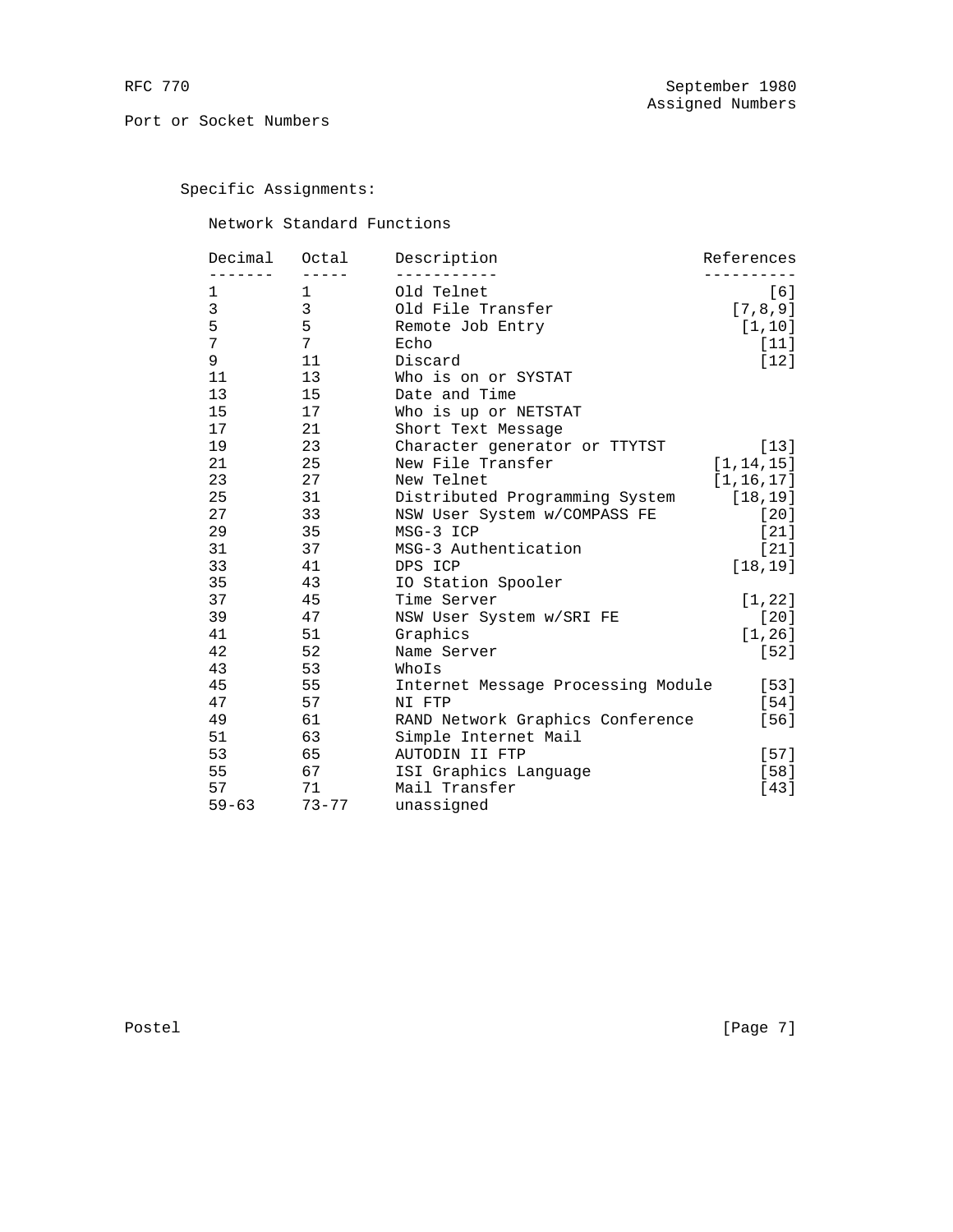Port or Socket Numbers

# Host Specific Functions

| Decimal             | Octal                | Description                   | References |
|---------------------|----------------------|-------------------------------|------------|
| $- - - - -$<br>65 — | $- - - - - -$<br>101 | unassigned                    |            |
| 67 — 10             | 103                  | Datacomputer at CCA           | $[24]$     |
| 69                  | 105                  | CPYNET                        |            |
| 69                  | 105                  | Trivial File Transfer         | [42]       |
| 71                  | 107                  | NETRJS (EBCDIC) at UCLA-CCN   | [1, 25]    |
| 73                  | 111                  | NETRJS (ASCII-68) at UCLA-CCN | [1, 25]    |
| 75                  | 113                  | NETRJS (ASCII-63) at UCLA-CCN | [1, 25]    |
| 77                  | 115                  | any private RJE server        |            |
| 79                  | 117                  | Name or Finger                | [1, 40]    |
| 81                  | 121                  | Network BSYS                  |            |
| 83                  | 123                  | MIT ML Device                 |            |
| 85                  | 125                  | MIT ML Device                 |            |
| 87                  | 127                  | any terminal link             |            |
| 89                  | 131                  | SU/MIT Telnet Gateway         |            |
| $91 - 94$           | 133-136              | unassigned                    |            |
| 95                  | 137                  | SUPDUP                        | $[33]$     |
| 97                  | 141                  | Datacomputer Status           |            |
| 99                  | 143                  | CADC - NIFTP via UCL          |            |
| 101                 | 145                  | NPL - NIFTP via UCL           |            |
| 103                 | 147                  | BNPL - NIFTP via UCL          |            |
| 105                 | 151                  | CAMBRIDGE - NIFTP via UCL     |            |
| 107                 | 153                  | HARWELL - NIFTP via UCL       |            |
| 109                 | 155                  | SWURCC - NIFTP via UCL        |            |
| 111 7               | 157 — 157            | ESSEX - NIFTP via UCL         |            |
| 113                 | 161 1                | RUTHERFORD - NIFTP via UCL    |            |
|                     | 115-127 163-177      | unassigned                    |            |
|                     |                      |                               |            |
|                     |                      |                               |            |

# Reserved for Future Use

| Decimal Octal |                          | Description | References |
|---------------|--------------------------|-------------|------------|
|               |                          |             |            |
|               | 128-223 200-337 reserved |             |            |

Postel [Page 8]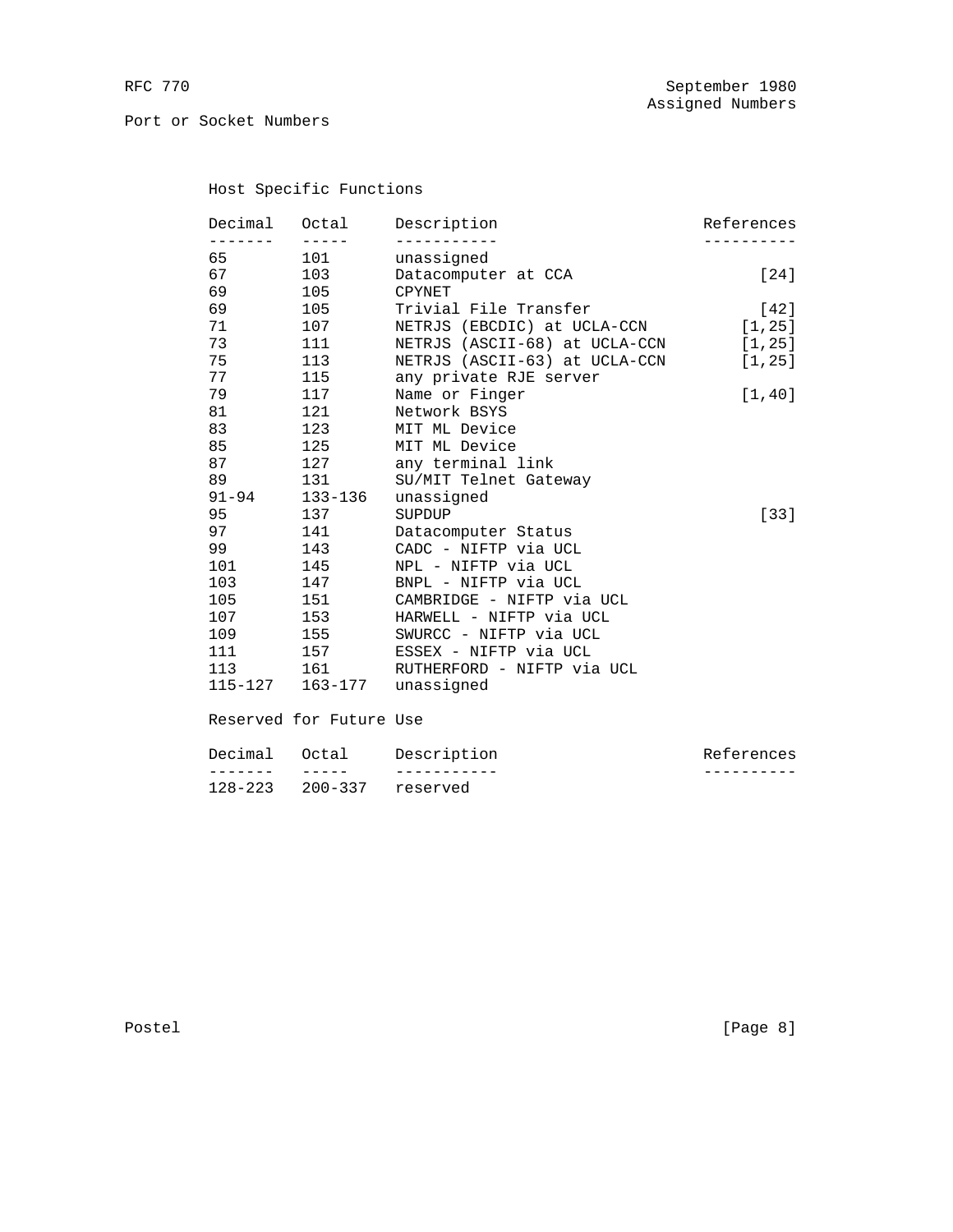Port or Socket Numbers

# Experimental Functions

| Decimal     | Octal       | Description              | References   |
|-------------|-------------|--------------------------|--------------|
|             |             |                          |              |
| $224 - 231$ | $340 - 347$ | unassigned               |              |
| $232 - 237$ | $350 - 355$ | Authorized Mailer at BBN |              |
| 239         | 357         | unassigned               |              |
| 241         | 361         | NCP Measurement          | [27, 28]     |
| 243         | 363         | Survey Measurement       | [28, 29, 30] |
| 245         | 365         | LINK                     | $[31]$       |
| 247         | 367         | TIPSRV                   |              |
| $249 - 255$ | $371 - 377$ | RSEXEC                   | [31, 32]     |
|             |             |                          |              |

Postel [Page 9]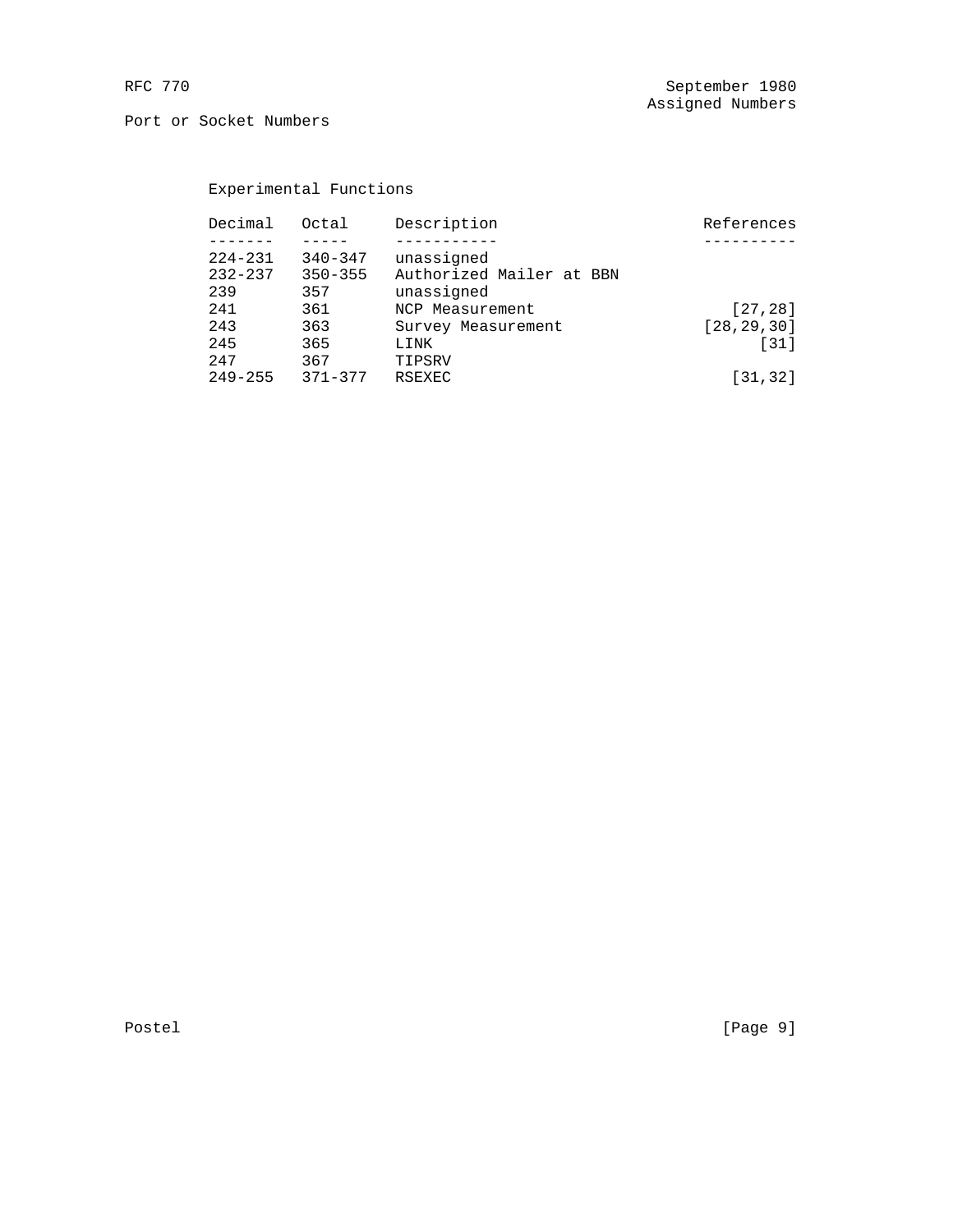Link Numbers

## ASSIGNED LINK NUMBERS

 The word "link" here refers to a field in the original ARPANET Host/IMP interface leader. The link was originally defined as an 8 bit field. Some time after the ARPANET Host-to-Host (AHHP) protocol was defined and, by now, some time ago the definition of this field was changed to "Message-ID" and the length to 12 bits. The name link now refers to the high order 8 bits of this 12 bit message-id field. The low order 4 bits of the message-id field are to be zero unless specifically specified otherwise for the particular protocol used on that link. The Host/IMP interface is defined in BBN report 1822 [2].

Link Assignments:

| Decimal     | Octal        | Description                              | References |
|-------------|--------------|------------------------------------------|------------|
|             |              |                                          |            |
| $\mathbf 0$ | 0            | AHHP Control Messages                    | [1,3]      |
| $\mathbf 1$ | $\mathbf{1}$ | Reserved                                 |            |
| $2 - 71$    | 2-107        | AHHP Regular Messages                    | [1,3]      |
| $72 - 150$  | $110 - 226$  | Reserved                                 |            |
| 151         | 227          | CHAOS Protocol                           |            |
| 152         | 230          | PARC Universal Protocol                  |            |
| 153         | 231          | TIP Status Reporting                     |            |
| 154         | 232          | TIP Accounting                           |            |
| 155         | 233          | Internet Protocol (regular traffic)      | [44]       |
| 156-158     | $234 - 236$  | Internet Protocol (experimental traffic) | [44]       |
| 159-191     | $237 - 277$  | Measurements                             | $[28]$     |
| $192 - 195$ | $300 - 303$  | Message Switching Protocol               | [4,5]      |
| $196 - 255$ | $304 - 377$  | Experimental Protocols                   |            |
| $224 - 255$ | $340 - 377$  | <b>NVP</b>                               | [1, 39]    |
| 248-255     | 370-377      | Network Maintenance                      |            |

Postel [Page 10]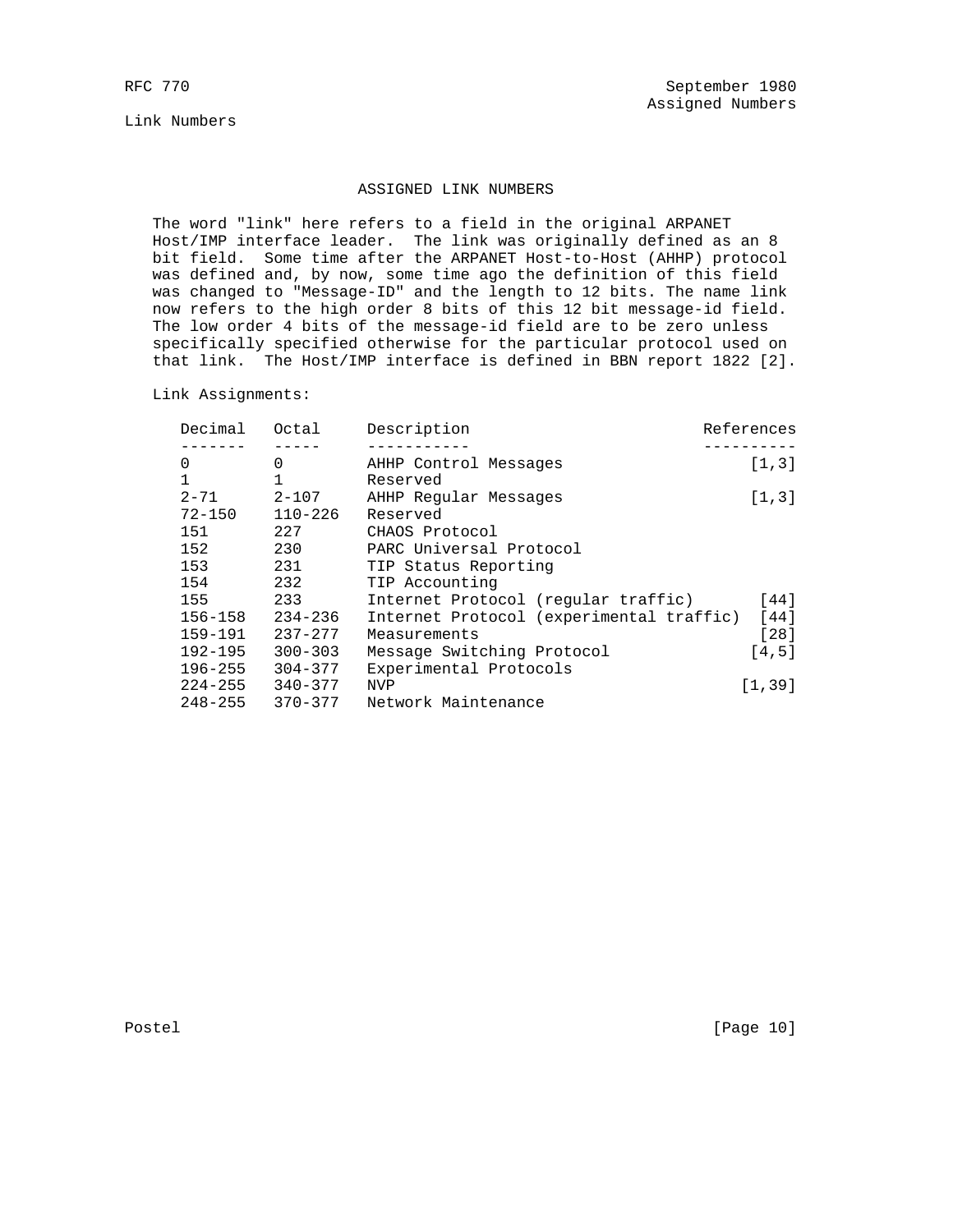## REFERENCES

- [1] Feinler, E. and J. Postel, eds., "ARPANET Protocol Handbook," NIC 7104, for the Defense Communications Agency by SRI International, Menlo Park, California, Revised January 1978.
- [2] BBN, "Specifications for the Interconnection of a Host and an IMP," Report 1822, Bolt Beranek and Newman, Cambridge, Massachusetts, May 1978.
- [3] McKenzie,A. "Host/Host Protocol for the ARPA Network," NIC 8246, January 1972. Also in [1].
- [4] Walden, D. " A System for Interprocess Communication in a Resource Sharing Network," RFC 62, NIC 4962, 3 August 1970. Also published in Communications of the ACM, volume 15, number 4, April 1972.
- [5] Bressler, B. "A Proposed Experiment with a Message Switching Protocol," RFC 333, NIC 9926, 15 May 72.
- [6] Postel, J. "Telnet Protocol," RFC 318, NIC 9348, 3 April 1972.
- [7] McKenzie, A. "File Transfer Protocol," RFC 454, NIC 14333, 16 February 1973.
- [8] Clements, R. "FTPSRV -- Extensions for Tenex Paged Files," RFC 683, NIC 32251, 3 April 1975. Also in [1].
- [9] Harvey, B. "One More Try on the FTP," RFC 691, NIC 32700, 6 June 1975.
- [10] Bressler, B. "Remote Job Entry Protocol," RFC 407, NIC 12112, 16 October 72. Also in [1].
- [11] Postel, J. "Echo Process," RFC 347, NIC 10426, 30 May 1972.
- [12] Postel, J. "Discard Process," RFC 348, NIC 10427, 30 May 1972.
- [13] Postel, J. "Character Generator Process," RFC 429, NIC 13281, 12 December 1972.
- [14] Neigus, N. "File Transfer Protocol," RFC 542, NIC 17759, 12 July 1973. Also in [1].

Postel [Page 11]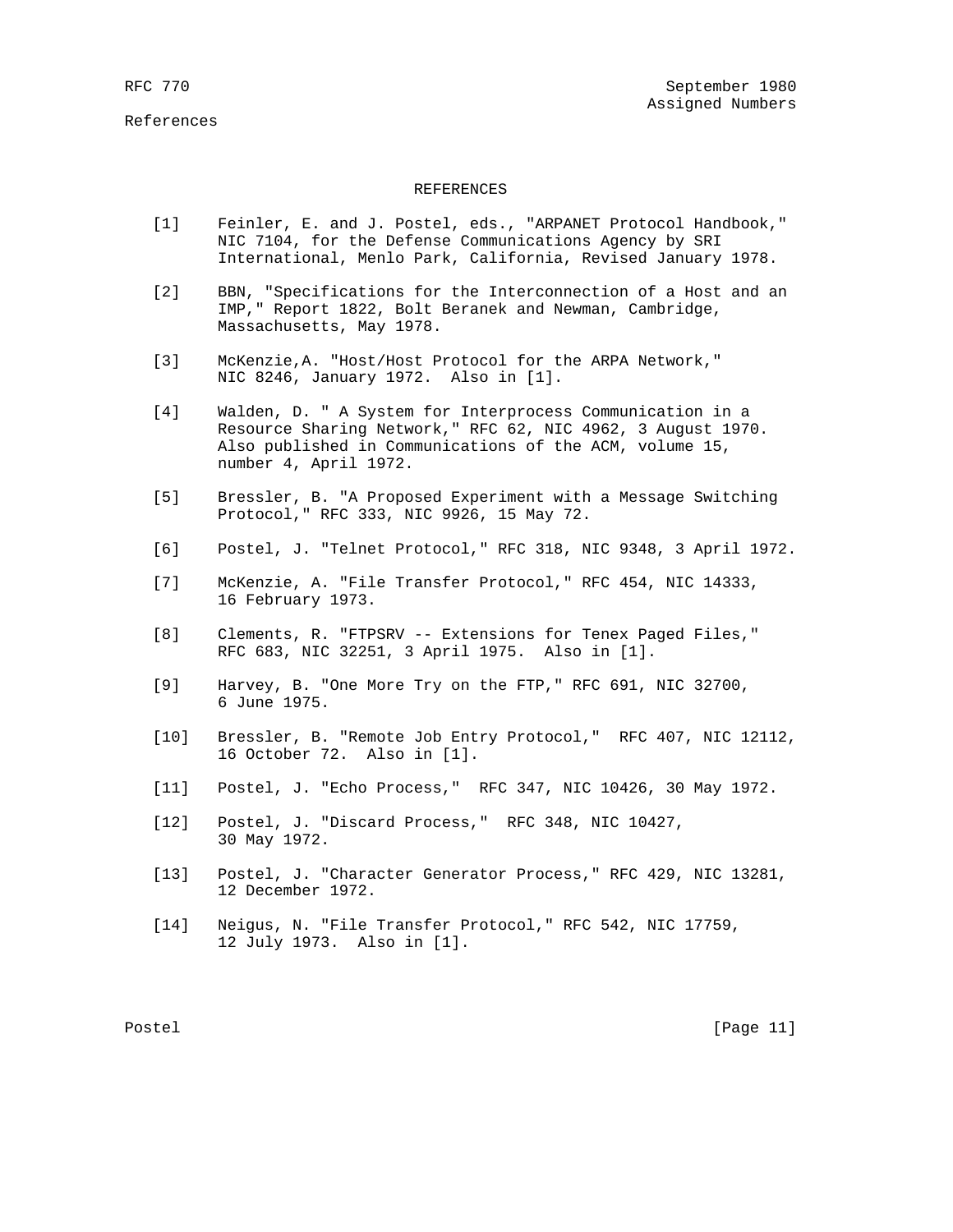- [15] Postel, J. "Revised FTP Reply Codes," RFC 640, NIC 30843, 5 June 1974. Also in [1].
- [16] McKenzie, A. "Telnet Protocol Specification," NIC 18639, August 1973. Also in [1].
- [17] McKenzie, A. "Telnet Option Specification," NIC 18640, August 1973. Also in [1].
- [18] White, J. "A High Level Framework for Network-Based Resource Sharing," RFC 707, NIC 34263, 14 January 1976. Also in NCC Proceedings, AFIPS, June 1976.
- [19] White, J. "Elements of a Distributed Programming System," RFC 708, NIC 34353, 28 January 1976.
- [20] COMPASS. "Semi-Annual Technical Report," CADD-7603-0411, Massachusetts Computer Associates, 4 March 1976. Also as, "National Software Works, Status Report No. 1," RADC-TR-76-276, Volume 1, September 1976. And COMPASS. "Second Semi-Annual Report," CADD-7608-1611, Massachusetts Computer Associates, 16 August 1976.
- [21] NSW Protocol Committee, "MSG: The Interprocess Communication Facility for the National Software Works," CADD-7612-2411, Massachusetts Computer Associates, BBN 3237, Bolt Beranek and Newman, Revised 24 December 1976.
- [22] Harrenstien, K. "Time Server," RFC 738, NIC 42218, 31 October 1977. Also in [1].
- [23] Skelton, A., S. Holmgren, and D. Wood, "The MITRE Cablenet Project," IEN 96, April 1979.
- [24] CCA, "Datacomputer Version 5/4 User Manual," Computer Corporation of America, August 1979.
- [25] Braden, R. "NETRJS Protocol," RFC 740, NIC 42423, 22 November 1977. Also in [1].
- [26] Sproull, R, and E. Thomas. "A Networks Graphics Protocol," NIC 24308, 16 August 1974. Also in [1].
- [27] Cerf, V., "NCP Statistics," RFC 388, NIC 11360, 23 August 1972.

Postel [Page 12]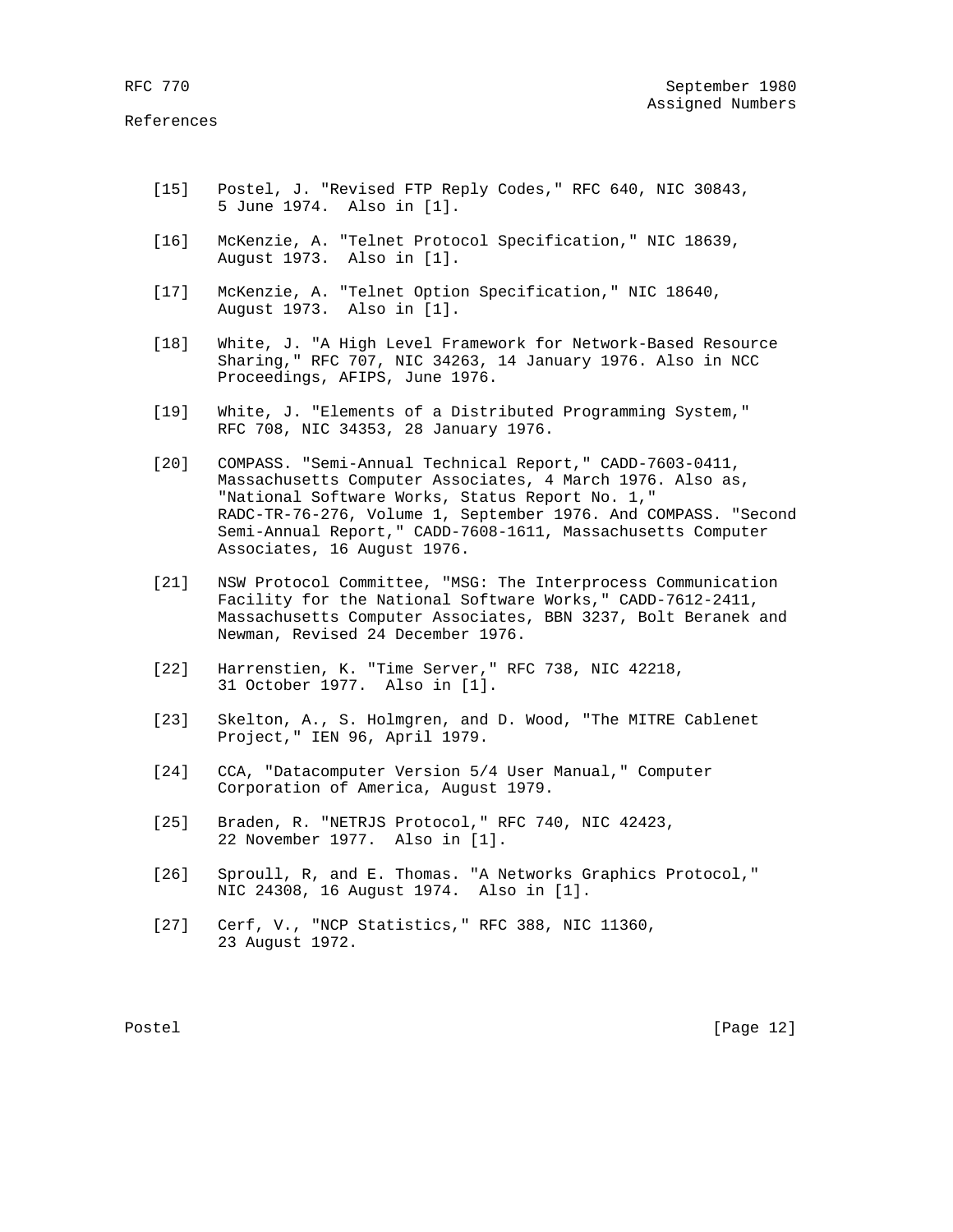- [28] Cerf, V., "Formation of a Network Measurement Group (NMG)," RFC 323, NIC 9630, 23 March 1972.
- [29] Bhushan, A., "A Report on the Survey Project," RFC 530, NIC 17375, 22 June 1973.
- [30] Cantor, D., "Storing Network Survey Data at the Datacomputer," RFC 565, NIC 18777, 28 August 1973.
- [31] Bressler, R., "Inter-Entity Communication -- An Experiment," RFC 441, NIC 13773, 19 January 1973.
- [32] Thomas, R. "A Resource Sharing Executive for the ARPANET," AFIPS Conference Proceedings, 42:155-163, NCC, 1973.
- [33] Crispin, M. "SUPDUP Protocol," RFC 734, NIC 41953, 7 October 1977. Also in [1].
- [34] Postel, J. "Official Initial Connection Protocol," NIC 7101, 11 June 1971. Also in [1].
- [35] Cerf, V. "Specification of Internet Transmission Control Program -- TCP (version 2)," March 1977.
- [36] Cerf, V. and J. Postel, "Specification of Internetwork Transmission Control Program -- TCP Version 3," USC/Information Sciences Institute, January 1978.
- [37] Reed, D. "Protocols for the LCS Network," Local Network Note 3, Laboratory for Computer Science, MIT, 29 November 1976.
- [38] Clark, D. "Revision of DSP Specification," Local Network Note 9, Laboratory for Computer Science, MIT, 17 June 1977.
- [39] Cohen, D. "Specifications for the Network Voice Protocol (NVP)," NSC Note 68, 29 January 1976. Also as USC/Information Sciences Institute RR-75-39, March 1976, and as RFC 741, NIC 42444, 22 November 1977. Also in [1].
- [40] Harrenstien, K. "Name/Finger," RFC 742, NIC 42758, 30 December 1977. Also in [1].
- [41] Cole, J. "Gateway Monitoring Messages," BBN, 1 February 1978.
- [42] Sollins, K. "The TFTP Protocol," IEN 133, MIT/LCS, January 1980.

Postel [Page 13]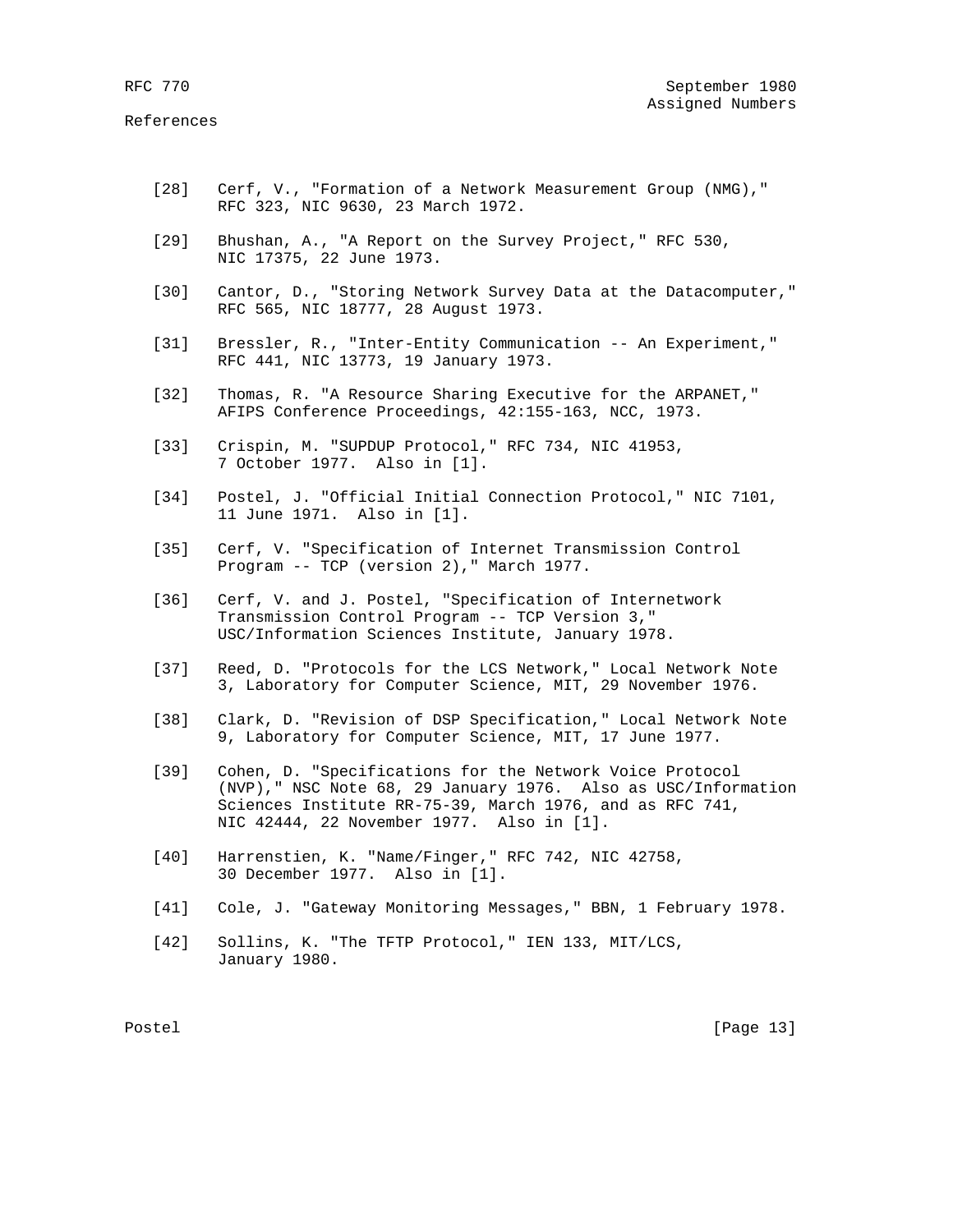- [43] Sluizer, S., and J. Postel, "Mail Transfer Protocol," RFC 772, USC/Information Sciences Institute, September 1980.
- [44] Postel, J. "DOD Standard Internet Protocol," IEN 128, RFC 760, USC/Information Sciences Institute, January 1980.
- [45] Forgie, J. "ST A Proposed Internet Stream Protocol," IEN 119, M.I.T. Lincoln Laboratory, September 1979.
- [46] Postel, J., "DOD Standard Transmission Control Protocol," IEN 129, RFC 761, USC/Information Sciences Institute, January 1980.
- [47] McCarthy, J. and L. Earnest, "DIALNET," Stanford University Artificial Intelligence Laboratory, Undated.
- [48] Crispin, M. and I. Zabala, "DIALNET Protocols," Stanford University Artificial Intelligence Laboratory, July 1978.
- [49] Strazisar, V., "How to Build a Gateway," IEN 109, Bolt Berenak and Newman, August 1979.
- [50] Postel, J., "User Datagram Protocol," IEN 88, USC/Information Sciences Institute, May 1979.
- [51] Cohen, D. and J. Postel, "Multiplexing Protocol," IEN 90, USC/Information Sciences Institute, May 1979.
- [52] Postel, J., "Name Server," IEN 116, USC/Information Sciences Institute, August 1979.
- [53] Postel, J., "Internet Message Protocol," RFC 759, IEN 113, USC/Information Sciences Institute, August 1980.
- [54] The High Level Protocol Group, "A Network Independent File Transfer Protocol," INWG Protocol Note 86, December 1977.
- [55] Boggs, D., J. Shoch, E. Taft, and R. Metcalfe, "PUP: An Internetwork Architecture," XEROX Palo Alto Research Center, CSL-79-10, July 1979.
- [56] O'Brien, M., "A Network Graphical Conferencing System," RAND Corporation, N-1250-ARPA, August 1979.
- [57] Forsdick, H., and A. McKenzie, "FTP Functional Specification," Bolt Beranek and Newman, Report 4051, August 1979.

Postel [Page 14]